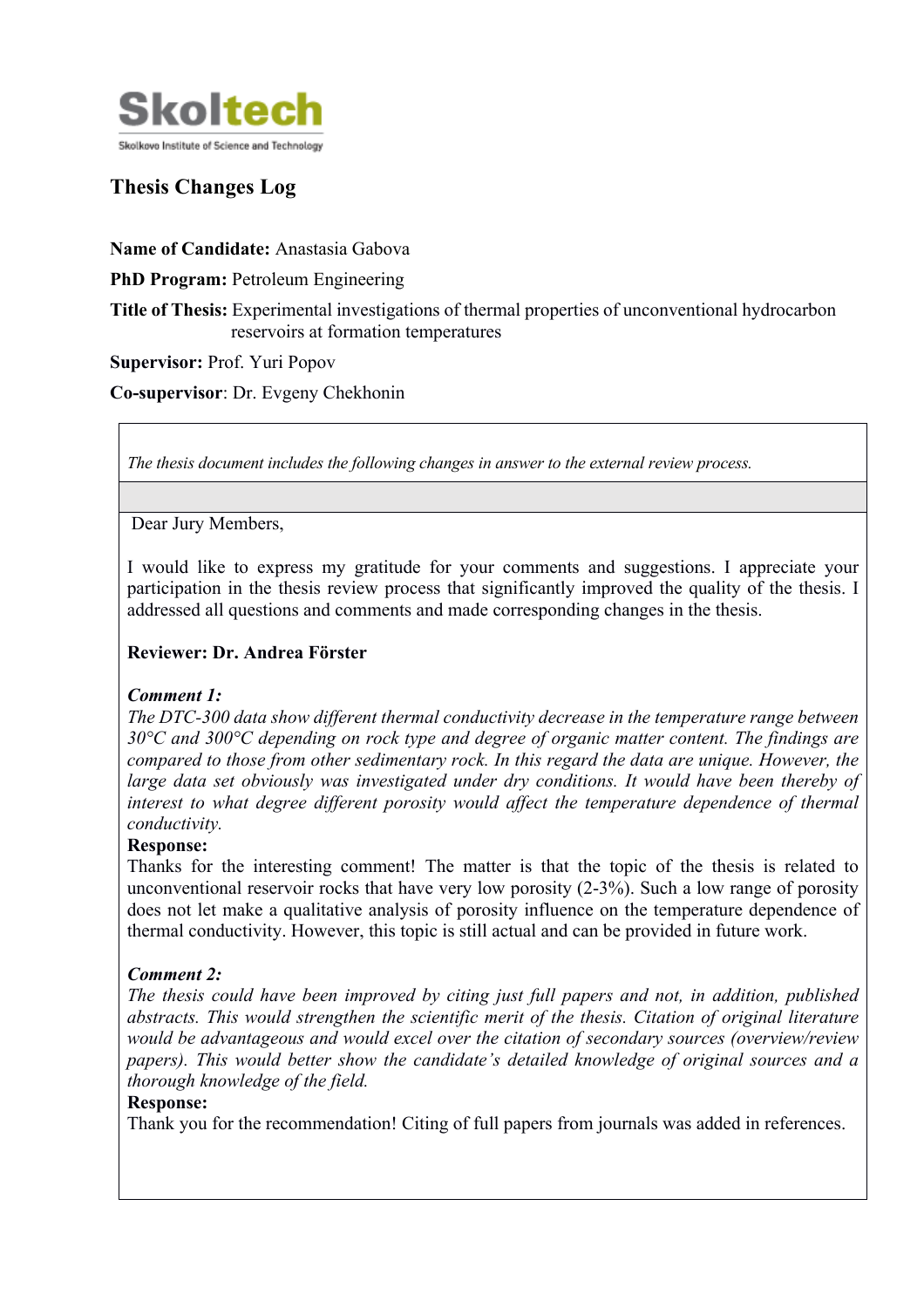### *Comment 3:*

*Improvements that could be made concern chapter 1 and chapter 2 with respect to content and organization. For example, the content of section 1.1 should have been better brought to the point, which is the link to solutions of problems in oil and gas science. The chapter also should have included the state of the art from international literature on temperature relations of thermal conductivity and volumetric heat capacity for sedimentary rock in general.*

#### **Response:**

Thanks for the recommendation! The state of the art for temperature relations of thermal conductivity and heat capacity for sedimentary rocks were added to section 1.1.

#### *Comment 4:*

*Statements on known relations are made late in the thesis (section 4.1.1 and section 4.4.4) and should rather be part of the introduction before they are compared to those from shales/mudstones etc. (this study).*

## **Response:**

The statements of relations in sections 4.1.1 and 4.4.4 were made on the basis of experiments made at Skoltech, that's why these relations are included in the part of the experimental study, not in the introduction part.

#### *Comment 5:*

*The flaws and shortcomings of the different measurement techniques applied to this matter should have been described. This would also concern results from the LFA technique widely used to determine thermal conductivity (as function of temperature) from thermal diffusivity. This is important, as in the thesis work only one specific technique (the DTC-300) was employed for temperature-dependent thermal conductivity measurements.*

#### **Response:**

Thanks for the reasonable recommendation! The descriptions and shortcomings of different measurements techniques (including LFA) were added to the beginning of section 2.1.

#### *Comment 6:*

*Unfortunately, in the citations of work by Wang et al. (2018) and Yu et al. (2015) (section 2.1) the candidate claims that these authors have used the Netzsch LFA technique of thermal conductivity measurement. This is misleading as this technique measures the thermal diffusivity of materials.* **Response:**

#### Thanks for your remark! To avoid misunderstanding the word "measurement" was changed to "calculation". Parameters that were used for thermal conductivity calculation (thermal diffusivity, density, specific heat capacity) were also mentioned in the text (Section 2.1).

### *Comment 7:*

*Table 1 contains "Comparator" as a measurement technique. Some explanation is needed.*  **Response:**

Thanks for the note! The corresponding explanation was added to Section 2.1: "Thermal conductivity was measured using a thermal comparator technique, which compares the ability of the test sample to transport heat with that of reference material to conduct the same amount of heat".

#### *Comment 8:*

*Figure 8 (section 3.1.1.3) is not mentioned in text. Section 3.1.2 should be renamed to "New measuring methodology for thermal conductivity by combining DTC-300 results with those of TCS". Otherwise one would think of a new machinery for those measurements. Same for section 3.1.3 "Modification of DTC-300 results".*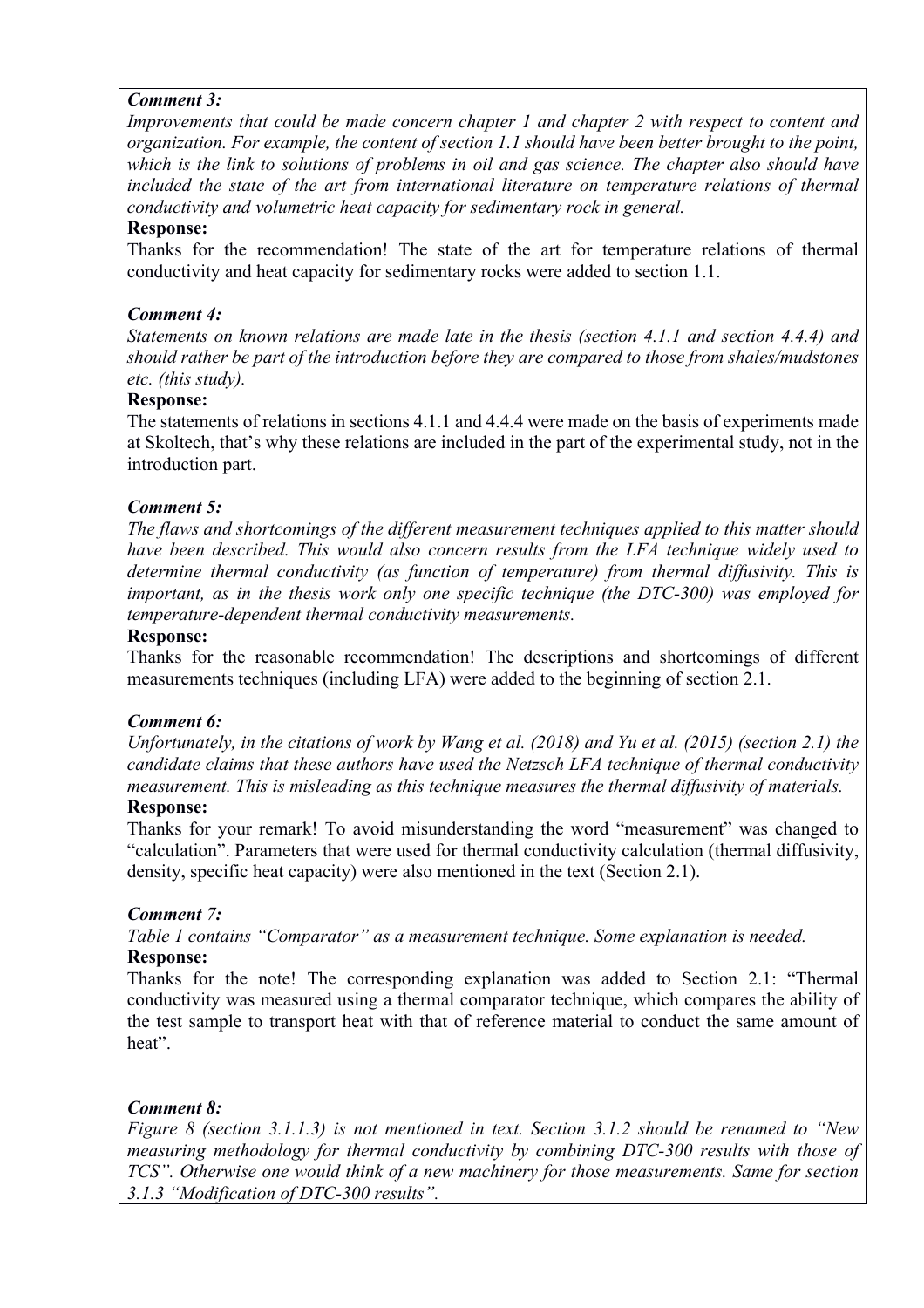### **Response:**

Thank you! Figure 8 was removed from the text; all information was added to Table 4. The titles of sections 3.1.2 and 3.1.3 were changed according to your recommendations.

### *Comment 9:*

*The reference list (page 121) needs editing. References have to be brought into the right order by year. The year of publication shall consistently appear following the name of authors.*

**Response:**

Thanks for the recommendation! References were edited and the year of publications goes after the names of authors now. As for the right order, according to Skoltech's thesis template, all publications should be in the alphabetic order in the reference list.

### *Comment 10:*

*Minor grammatical mistakes need to be taken care of.* **Response:** Thanks for your comment! Minor grammatical mistakes were excluded.

### **Reviewer: Prof. Sudarshan (Raj) Mehta**

### *Comment 1:*

*Change number of pages starting with ii,etc. Page 1 should start with Introduction.* **Response:** Thanks for the comment! The number of pages was changed.

### *Comment 2:*

*Put publications and abstracts in the order starting from last years.* **Response:** Thanks for your remark! The publications and abstracts were put in the order from last years.

### *Comment 3:*

*Put a list of symbols and abbreviations after the list of tables.*  **Response:** Thanks for your recommendation! Lists of symbols and abbreviations were added after the list of tables.

### *Comment 4:*

*Clarify diameter's change in Figure 10.*

**Response:** Thanks for the note! The correctness for samples diameter's change was provided by the formula  $(5)$  (section 3.1.3.2).

### *Comment 5:*

*Why is the density of samples in Table 24 so low?*

**Response:** Thanks for the question! Low density values for rock samples from Table 24 (Table 20 in the revised thesis) are related to high total organic content (TOC) in such samples, as density of samples depends on TOC (see Figure 30b). Corresponding clarification was added to the text (section 4.3.2).

### *Comment 6:*

*Please, add recommendations on future work in conclusions.* **Response:** Thanks for the recommendation! Recommendations for future work were added in Section 5.2.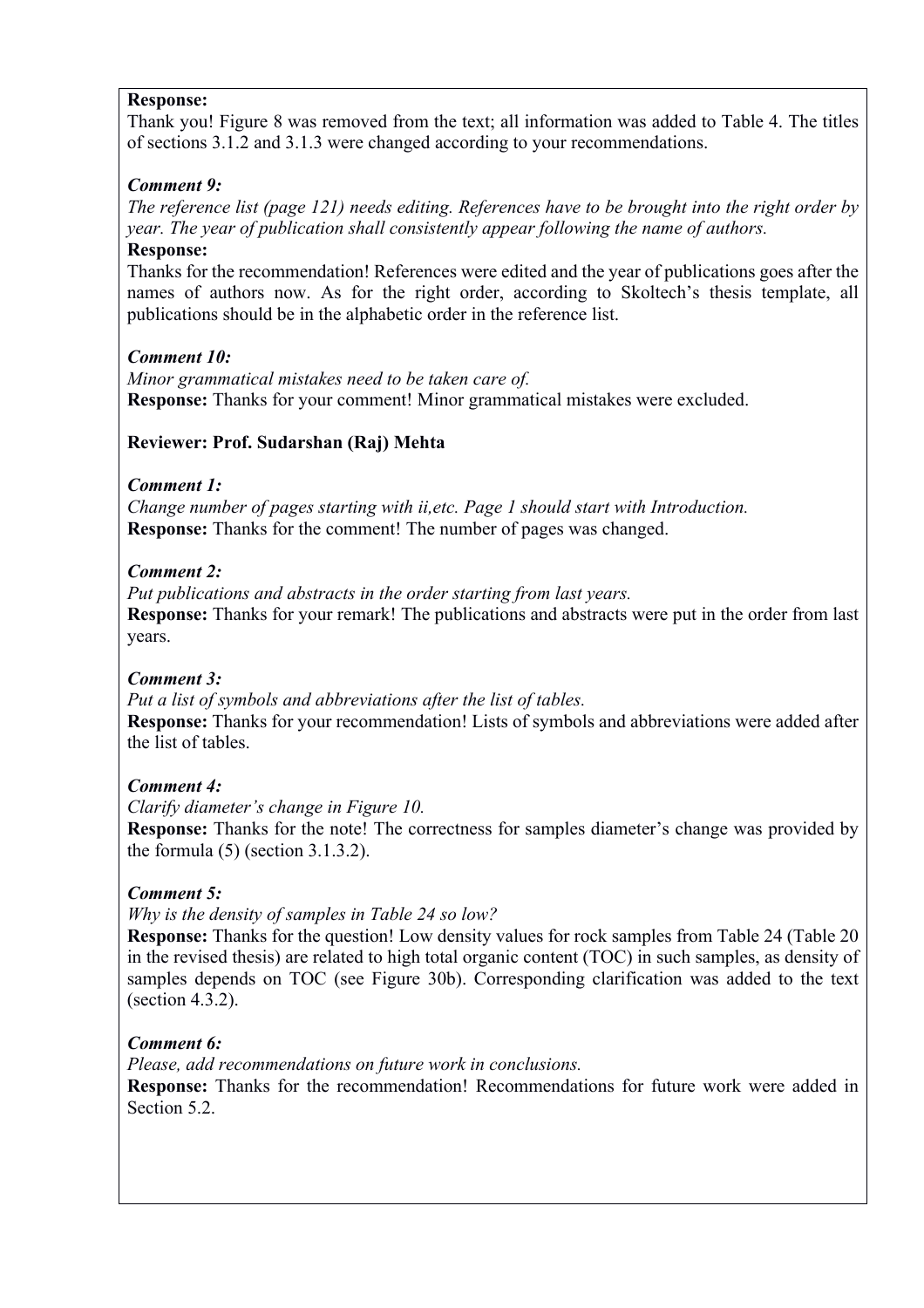### **Reviewer: Prof. Ilmutdin Abdulagatov**

#### *Comment 1*:

*In Table 3, where summary of the reported heat capacity data presented, the uncertainties of the method of measurements and data sources (References) are missing, should be provided.* **Response**: Thanks for the recommendation! References and uncertainties of the method of measurements were added to Table 3.

### *Comment 2*:

*Page 36, Lines 5 and 6 from the top "* • *measurement accuracy (systematic error): from*  $\pm$  3 to  $\pm$ *8% (depends on the thermal resistance of studied sample);" I think the best way to write "uncertainty of the measurements is within from (3 to 8) % ..." , but not "measurement accuracy (systematic error, etc.) ....." Otherwise, what mean the "accuracy" is unclear.* 

**Response**: Thank you for the remark! The sentence in line 5, page 36 (page 24 in revised manuscript) was changed to "uncertainty of the measurements is within from (3 to 8) %".

#### *Comment 3*:

*Table 4. "Accuracy of thermal conductivity measurements of standard samples on DTC-300 instrument at room temperature obtained with TCS and DTC-300 instrument measurements". I think title of the Table 4 should be corrected. Actually this is not accuracy, but is comparison of the measured thermal conductivities of the reference samples using contact (divided-bar, DTC-300) and contact-free (TCS) techniques. Also, the Table 4 should include the reference (standard) thermal conductivity values for these samples accepted by NIST (Internationally accepted values of the thermal conductivities for reference materials). Otherwise, both values (TCS and DTC-300 results) may appear to be incorrect. Therefore, comparison with the standard values of thermal conductivity for these samples are required.* 

**Response**: Thanks for your comment! Table 4 was corrected, certified values of thermal conductivity including materials accepted by NIST were mentioned with references. Formulas for accuracy and precision of measurements on DTC-300 were added to the text in section 3.1.1.2.

### *Comment 4*:

*Too many the same type of Figures, should be some of them combined or some of them deleted, for example, Figs. 1 to 7. Also, the Figs. 1 to 7 captions should be slightly corrected, please do not use word "accuracy" and "precision" or please provide clearly the definition what means "accuracy" or "precision", i.e., the author should clarify the difference between the terminologies "accuracy", "precision" and "uncertainty" used in the Thesis.* 

**Response**: Thanks for the recommendation! Figures 2 to 7 were combined in one – Figure 2 (in the revised manuscript). Definitions of accuracy and precision were added to section 3.1.1.2.

#### *Comment 5*:

*The validation of the reliability, accuracy, and the correct operation of the measuring apparatus should be provided by using the reference material with well-known thermal conductivity (for example, NIST standard).*

**Response**: Thanks for the comment! The validation of accuracy of DTC-300 apparatus was provided by using certified reference standards with literature references (Table 4).

#### *Comment 6*:

*Eq. (15). According to Eq. (15),*  $\rho(T) = \frac{\rho_0}{I + \beta T}$ *,*  $\rho_0$  *is the density*  $\rho(T=0) = \rho_0$  *at*  $T=0$ *, but not at 25* °*C. Should be corrected, may be*  $\rho(T) = \frac{\rho_0}{I + \beta(T - 25)}$ *?* 

**Response:** Thanks for your recommendation! Eq.15 was changed to  $\rho(T) = \frac{\rho_0}{1+\beta(T-25)}$ .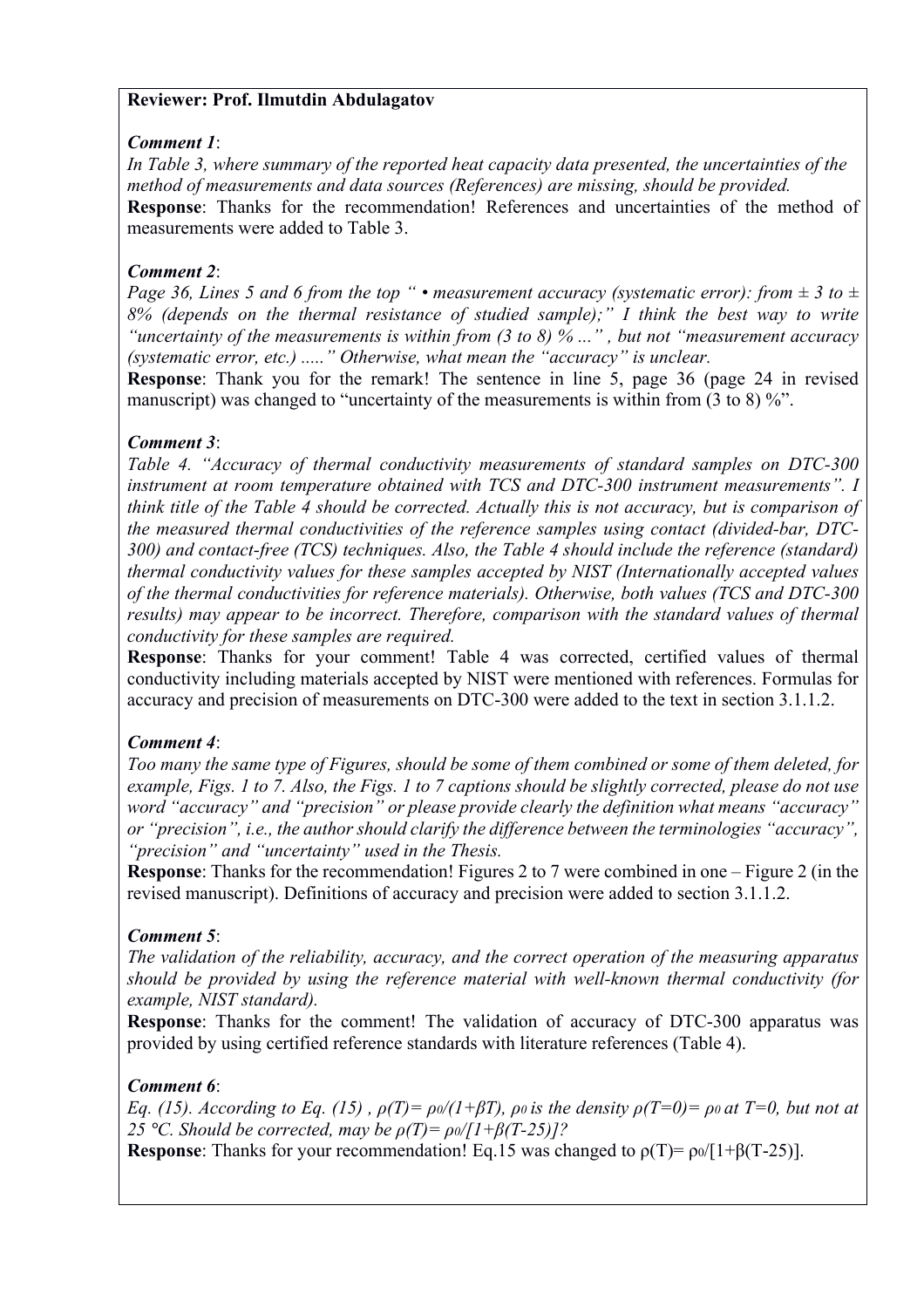### *Comment 7*:

*When oil containing reservoir is heated from room to high temperatures, two effects should be considered. The first is the effect of temperature itself, which leads to increased heat capacity to the maximum possible value of 3R/M (high temperature limit, classical value, Dulong and Petit*  law for all solid materials). Second is the change in composition of the heavy oil in the pores due *to chemical reaction (thermal decomposition). Also, at low temperatures around 380 K heat capacity C<sub>p</sub> should exhibit some anomaly due to dehydration, i.e., around 373 K the residual pore water evaporation increases the empty space in the pores. At high temperatures, the heavy oil in the pores undergo irreversible changes of components associated with the release of volatile matter (VM), devolatilization. Usually gases (the main constituents of VM are CH4, C2H6, CO, CO2, H2, H2S, and NH3) released in the experiment during the heating of the oil containing rocks sample at high temperatures. The effect of various physical- chemical processes, such as thermal decomposition of heavy pore oil (chemical reaction), dehydration, and mass variations, occurred in the rock sample during heating in distinct temperature ranges, on the temperature behavior of heat –capacity and thermal conductivity should be considered. These processes occurring in the pores lead to dramatically changes of the heat capacity and other thermophysical properties behavior of the rock sample. In solids in the absence of a phase transition (dry rock sample), the heat- capacity increases smoothly and approaches an asymptote 3R/M as all possible vibrations are excited (Einstein's theory). Any deviation from the smooth behavior of*  $C_p$  *(from a prediction by Einstein's theory) is the result of exothermic or endothermic reactions occurring in the sample under thermal stress. In the Thesis the author considered only mechanical changes (cracks formation) in the rock sample structure and their effect on the thermal conductivity during heating to high temperature. The author should be briefly mentioned about these effects.*

**Response**: Thanks for your comment! Corresponding review of physical-chemical processes during heating was added to section 2.5.

## *Comment 8*:

*According to the study by Waples and Waples (2004) the great majority of the heat capacities of rocks and minerals at room temperature are between (0.6 to 0.9)*  $kJ \cdot kg^{-1}K^{-1}$ *. The value of*  $(\rho C)^{-1}$ *is defined the slope of thermal diffusivity (a) versus thermal conductivity (* $\lambda$ *) plot, a =*  $(\rho C)^{-1} \lambda$ *, therefore, very important and physically meaningful parameter (characteristics). Waples and Waples (2004) reported the correlation for thermal capacity of minerals at 293.15 K as*  $(\rho C)^{-1}$ *=0.9744exp(−0.2697ρ). The author should use the relation to check and confirm the reliability and accuracy of the measured heat capacity data.*

## *Comment 9*:

*The heat capacity equation should satisfy the high temperature limit predicted by the theory of solid state, therefore, the general form of temperature- dependence of the heat capacity rocks can be represented as (Berman and Brown, 1985)* 

$$
C_p(T)=3R+\sum k_i T^{-i/2}. (2)
$$

*Berman and Brown (1985) studied various combinations of the different terms in Eq. (2) and constrains to the sign of the parameters k<sub>i</sub> in order to qualitatively correctly reproduce low and* 

*high temperature behavior of*  $C_p(T)$ *. For example,*  $k_1 < 0$  *and*  $k_2 < 0$  *should be negative to correctly represent the high temperature behavior of*  $C_p(T)$ *. Whittington et al. (2009) derived the following correlation equation to calculate the heat capacity of rock-forming minerals*   $C_p(T) = C_0 + C_1 T + C_2 T^{-2}$ 

*with different fitting parameters for various temperature ranges (below and above 846 K). Pertermann et al. (2006, 2008) proposed various semiempirical correlation equations for practical applications for certain temperature ranges.* 

$$
C_p(T) = C_0 + C_1 T + C_2 T^{1/2} + C_3 T^2 + C_4 T^2
$$

*The polynomial Maier-Kelley functions was successfully used by Richet et al. (1991, 2001)*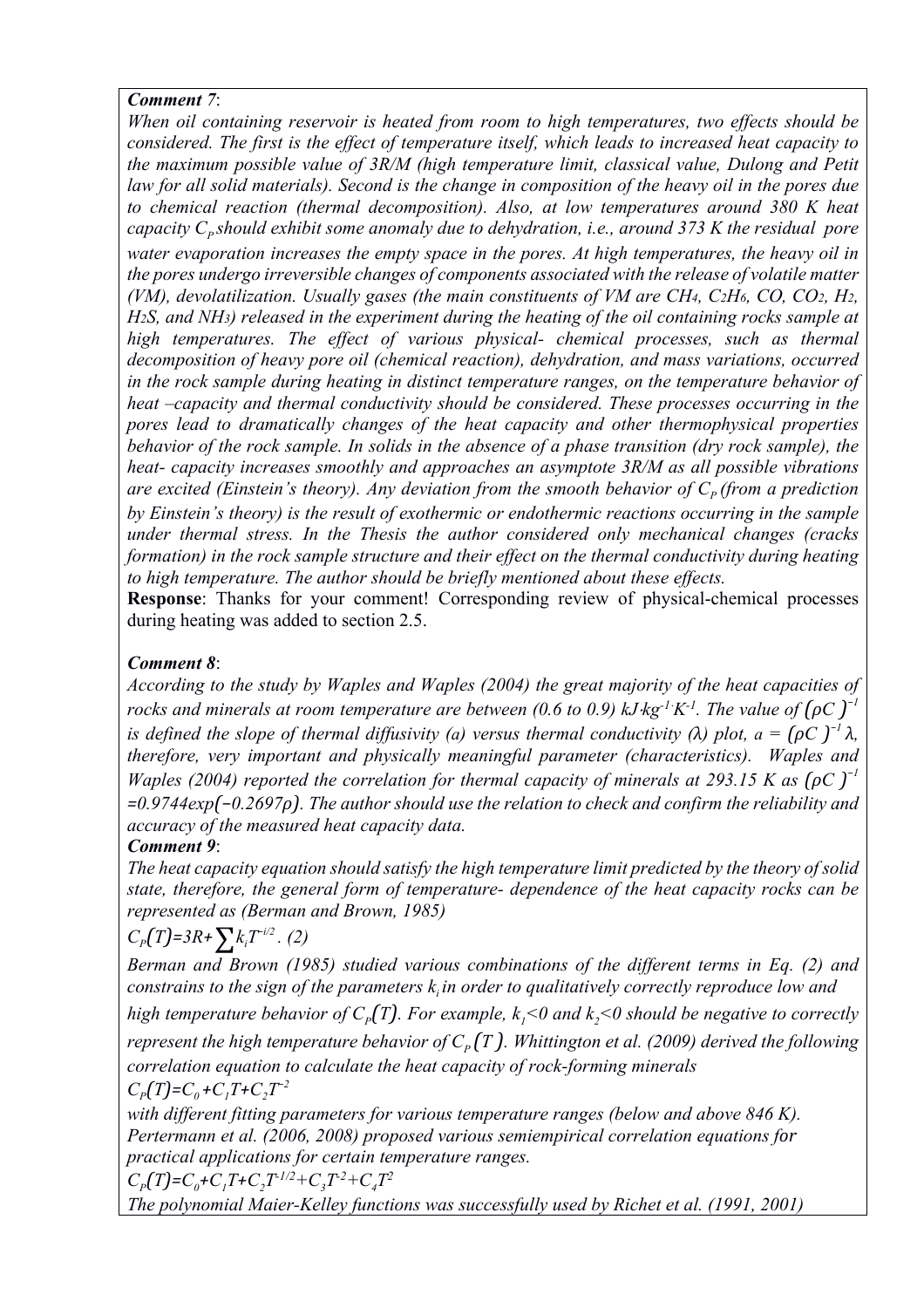$C_p(T) = C_0 + C_1 T + C_2 T^{-2} + C_3 T^{-0.5}$ ,  $C_p(T) = C_q + C_qT^{-1} + C_qT^{-2}$ *+C2T<sup>−</sup>2 .*

 $C_p(T) = C_0 + C_1 ln T + C_2 T^{-1} + C_3 T^{-2} + C_4 T^{-3}$ .

*have been applied for heat capacity.*

*Nabelek et al. (2010) and Miao et al. (2014) proposed another form of the polynomial equation*   $C_p(T) = C_q + C_qT + C_qT^2 + C_qT^{-1} + C_qT^{-2}$ 

*has been used to describe the temperature dependency of the measured heat capacities of minerals and rocks.* 

*One of the weakness parts of the work is the interpretation of the experimental results on the pure empirical level. The author did not use theoretically based models to represent and interpret the measured thermal conductivity and heat capacity data, for example, well-known DHO (damped harmonic oscillation) model for thermal conductivity, see, for example (Geisting et al. 2002, 2004) and Einstein and Debye's theory of solid-state heat capacity, lattice vibration excitation (lattice vibration spectrum).* 

$$
C_p = 3 \frac{R}{M} \sum C_i x_i^2 \frac{e^{x_i}}{(1 - e^{x_i})^2}
$$

*where*  $x_i = \Theta_{E}/T$ ,  $\Theta_{E_i}$  (*i*=1, *N*) are the characteristic Einstein's temperatures corresponding to *itype of vibrating mode, N is number of vibrating modes (N=2 is Merrick's model), C are the adjustable parameters which define the contribution of each type of vibrating mode to the total measured heat capacity. The experimentally observed temperature behavior of the thermaldiffusivity and thermal conductivity of rocks and rock forming minerals is in good consistent with the damped DHO model of the phonon gas, although, initially the model was derived for crystalline solids (see Hofmeister et al.). Thus, the author of the Thesis should review available correlation model for temperature dependence of the heat capacity and used theoretically based models. This is important, because theoretically based correlations have a reliable predictive and extrapolation properties than pure empirical correlations.* 

**Response to Comments 8-9**: Thanks for your comments and recommendations! Since there are a lot of models for heat capacity of minerals such the comparison with known relations should be done thoroughly and separately. Thesis topic is related to experimental results for organic-rich rocks, firstly it was essential to understand the behaviour of heat capacity for such rocks and if it is different from other sedimentary rocks. Also, behavior of heat capacity for organic matter should be firstly analyzed as it has influence on heat capacity of the whole rock sample. The preparation of samples consisted only of organic matter is enough difficult workflow and requires new methodologies (see section 4.2.2, measurements on kerogen sample). However, such work can be provided in the future. The necessity in comparison of experimental results with modeling was mentioned in recommendations (section 5.2). Thanks!

### *Comment 10:*

*Chapter 3. Research methods (sound not so good). The title should be changed to, for example, "Experimental".*

**Response**: Thanks for the remark! The title of Chapter 3 was changed to "Experimental".

### *Comment 11:*

*Too many subsections, for example, 3.1.1.1 "Characteristics of DTC-300 instrument "or 3.1.1.2 "Thermal conductivity measurements procedure using a DTC-300 instrument". Some sections (for example 4.2.3, or 4.2.4) too short (couple of sentences and Table, very little text without discussion or interpretation of the results). Some of them should be combined or extended.*

**Response**: Thanks for your comment! Subsections 3.1.1.1 was deleted and included in subsection 3.1.1.2. Section 4.2.3 was deleted and included in subsection 4.2.2.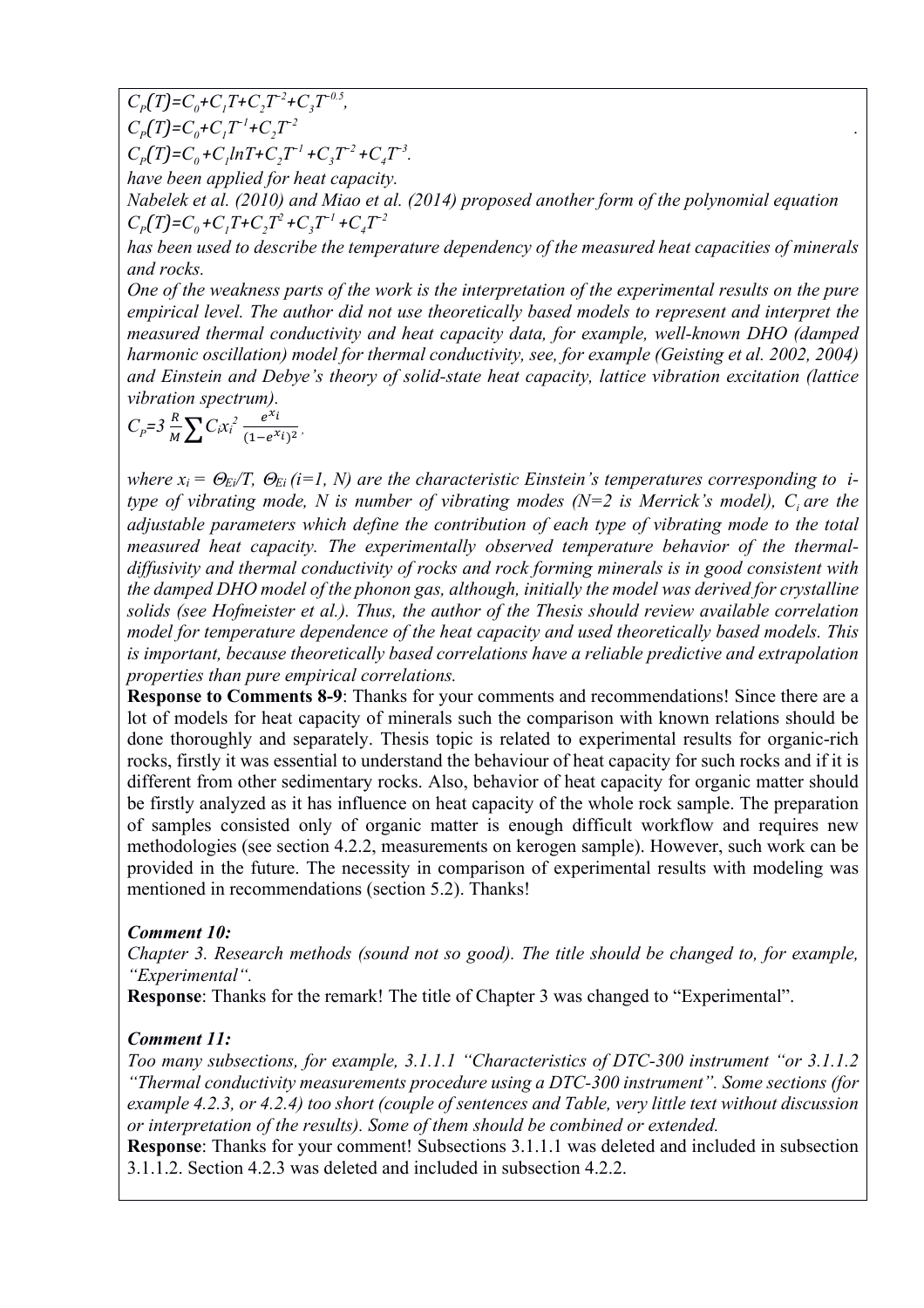#### *Comment 12:*

*In the Thesis text I found some incorrect use of the scientific terminologies, for example: "thermal conductivity", I would say "effective thermal conductivity" of rock materials. The terminology "thermal conductivity" cannot be applied for rock materials which are consist of different phases of a material or different materials, i.e., "thermal conductivity" applicable only for single crystalline homogenization materials, according Fourier's law. Moreover, in some cases (some parts of the Thesis) the author uses the "effective thermal conductivity" terminology. Should be explained, although, I think that in the present work we have only "effective thermal conductivity" of rock materials.*

**Response**: Thanks for the recommendation! For rock materials terminology was changed to "effective thermal conductivity".

### *Comment 13:*

*I am recommending to change "non-contact" to "contact- free", although the meaning is the same. This is commonly accepted terminology.*

**Response**: Thank you for the recommendation! The terminology "non-contact" was changed to "contact- free".

### *Comment 14:*

*The heat capacity should be clarified as isobaric heat capacity and denoted as CP, but not as "c" or* "*C*= *cρ*". The author in the some part of the Theses using *C<sub>P</sub>* or *C* to express the same *meaning properties. Should be clarified. This sis little bit confusing the readers.* **Response**: Thanks for the recommendation! The symbol for specific heat capacity was changed to  $C_p$ .

### *Comment 15:*

*Unfortunately, one thing is missed in the review part of the Thesis, namely, the author did not mentioned in the Thesis some very important and useful publications closely related with the subject of the Thesis. For example, the papers reported by Hofmaister and her research team (see below attached References) were missed. In these publications the authors detailed studied the thermal diffusivity, thermal conductivity, and heat capacity of rocks and rock forming materials and the effect of contact resistance on the measured values of thermal conductivity. Also, in these publications the authors detailed study (experiment and theory) of the temperature dependency of the main thermal properties (thermal diffusivity, thermal conductivity, and heat capacity ) of rocks at high temperatures (see Refs.). In particular, Hofmeister et al. (2007) showed that contact resistance with heaters and thermocouples, and possibly among constituent grains, leads to systematic and substantial underestimation of lattice thermal conductivity of 20 %. They also used contact-free technique (Laser Flash Method) to measure of the thermal conductivity at high temperatures (up to 1000 °C).* 

**Response**: Thanks for your comment! The matter is that the topic of the thesis is related particularly to unconventional hydrocarbon reservoir rocks. So, the literature review was mainly done for organic-rich rocks and for shales. However, text and reference to the work of Hofmeister et al. (2007) were also added to section 1.1.

### *Comment 16:*

*Page 49, right after Eq. (6). "....diffusivity of the material at temperature T correspondingly", should be ".... diffusivity of the material at given temperature of T, respectively". Editing: Grammar needs to be checked carefully.*

**Response**: Thanks for the remark! The sentence was changed to ".... diffusivity of the material at given temperature of T, respectively".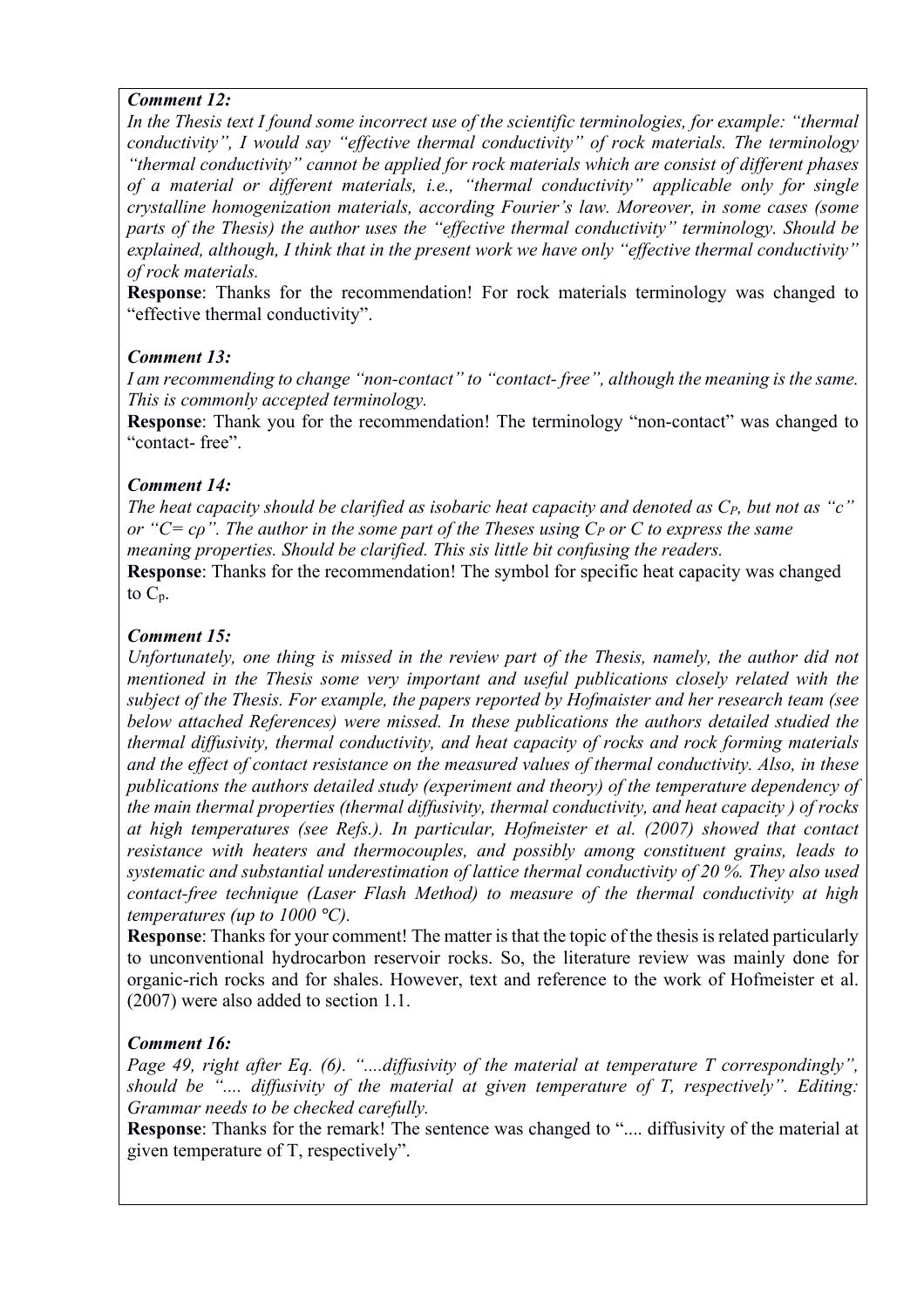### *Comment 17:*

*Too many Figures (around 60), some of them are not informative (can be deleted), other ones are the same type and can be combined. I am strongly recommending to avoid including redundant figures and tables, or using figures and tables where it would be better to just include the information in the text (e.g. where there is not enough data for a table or figure).*

**Response**: Thank you for the recommendation! Figures 1-7 was combined in Figure 2 (see the revised manuscript). Tables 8, 37, 38, 39 were deleted and information from them was added to the text.

## *Comment 18:*

*Tables 10, 22, 23,26 should be deleted, this information should be moved to the text, too many small and not informative Tables.*

**Response**: Thanks for the recommendation! Tables 10, 22, 23, 26 were deleted from the text, information was moved to the text.

## *Comment 19:*

*Discussion of the experimental results in some cases is very little (for example, sec. 4.2.5), just provided the experimental data without deeply interpretation and discussion. Should be improved the discussion or interpretation of the data or combined with other sections.*

**Response**: Thanks for the recommendation! Deeply interpretation of section 4.2.5 is absent due to small amount of experimental data on the thermal conductivity of kerogen. Only one sample was investigated as the procedure for kerogen sample preparation is rather difficult, which is also mentioned in this section. To avoid misunderstanding, section 4.2.5 was included in 4.2.2.

# *Comment 20:*

*In Figs. 14,15,17,19, 21-23, and 30 meaning of the*  $\lambda(T_0)$  *should be defined in the figure captions. Also, since, most of these figures the same type, then should be combined (see also table 19, the same problem). The values of*  $\lambda(T_0)$  *should be provided, otherwise, it is impossible to reproduce the data using the correlations inserted to the figures.*

**Response:** Thanks for your suggestion! Meanings of the  $\lambda(T_0)$  are given in Tables 10-16 (see the revised manuscript). Corresponding clarifications were added to figure captions. The similar equations in Table 19 (Table 17 in the revised manuscript) were combined. The figures are the same type but for different oil fields. To avoid misunderstanding, figures were divided by particular oil fields.

# *Comment 21:*

*Figure 47. "The percentage of volumetric heat capacity increasing relatively to initial volumetric heat capacity (T = 25 °C) for Bazhenov formation rocks." Should be corrected. This is not percentage, just ratio of*  $C_P(T)/C_P(T_0)$ *, also "T=25 °C" should be changed to "T<sub>0</sub>=25 °C".* 

**Response**: Thanks for the recommendation! The caption text for Figure 47 (Figure 42 in the revised manuscript) was changed to "The ratio of volumetric heat capacity at elevated temperatures to initial volumetric heat capacity ( $T_0 = 25 \degree C$ ) for Bazhenov formation rocks".

## *Comment 22:*

*The same equation has been used in different parts of the Theses in different form. For example, eq. (20).*

**Response:** Thank you for the remark! The equations (20)-(22) were deleted from the text as they repeat equations (16)-(18).

# *Comment 23:*

*In Fig. 51 presented number of curves of C<sub>P</sub> versus of T, what means inserted correlation equation for C<sub>P</sub>? Should be clarified. The same problem in Fig. 52.*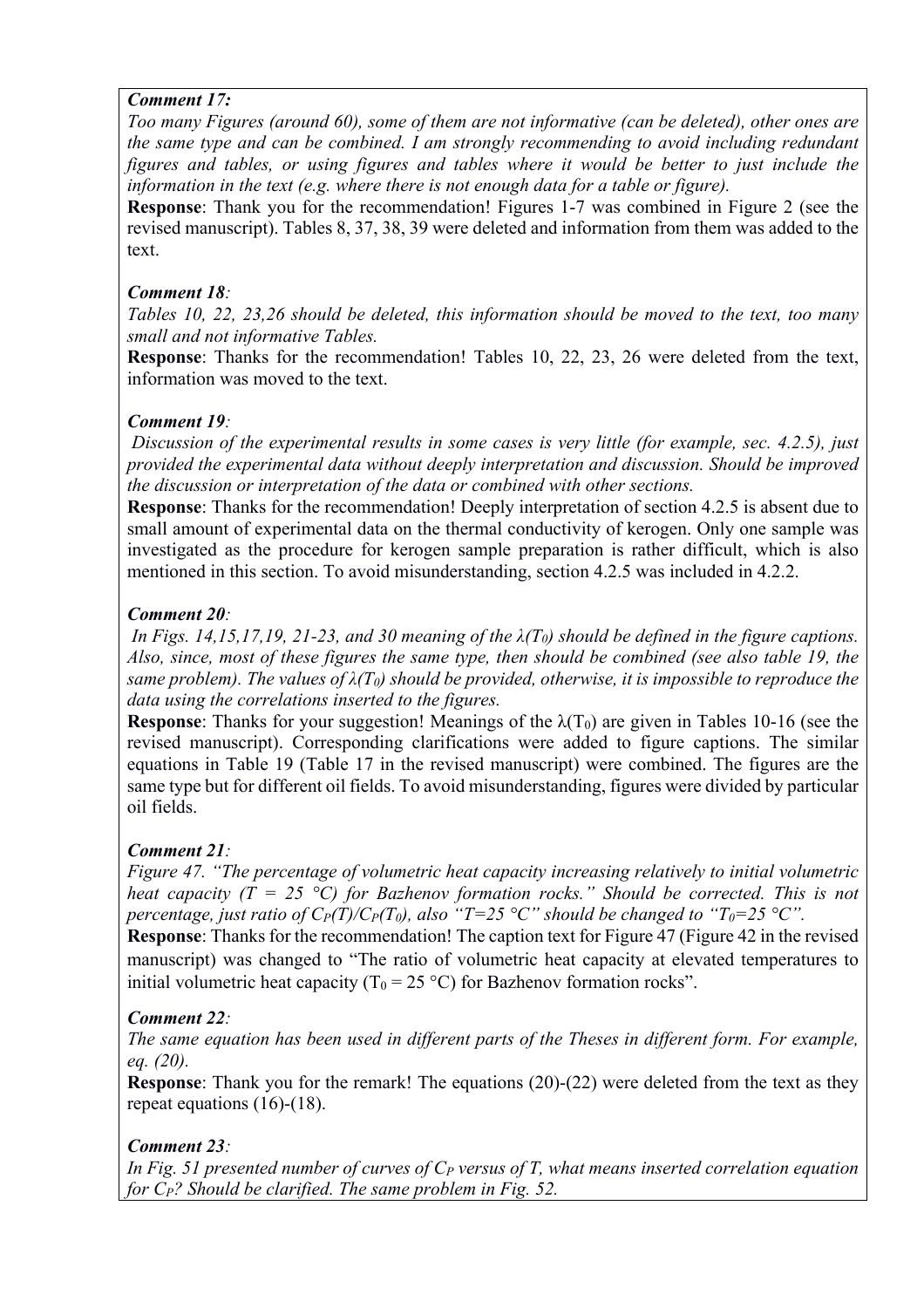**Response**: Correlated equations in Figures 51-52 (Figures 46-47 in the revised thesis) show dependence of average volumetric heat capacity of the matrix overall measured samples on temperature (dashed lines). The corresponding clarification is presented in figures captions.

## *Comment 24:*

*Table 39. Please change the numbers presentation, the commas should be changed to dots.*  **Response**: Thanks for your remark! The commas in all tables were changed to dots. Table 39 was deleted from the text and information was moved to the text.

## *Comment 25:*

*Page 116. The sentence "Based on the results of comparing the results of determining the dependences of the thermal conductivity of the matrix on temperature (according to the results of measurements on rock cuttings) with the results of determining the dependences of the thermal conductivity of rocks on temperature (according to the results of measurements on standard samples) (Figure ), the following conclusions can be drawn: " should be edited, the same word "results" is repeating 5 times. Also please check "(Figure ?)", something is missing.* 

**Response**: Thanks for your recommendation! The sentence was changed to: "Based on comparison of the dependences of the thermal conductivity of the matrix on temperature (according to the results of measurements on rock cuttings) with the dependences of the thermal conductivity of rocks on temperature (according to the results of measurements on standard core samples) (Figure 51 in the revised thesis), the following conclusions can be drawn".

### *Comment 26:*

*Table 42. Please provide the value of λ(T0), see above. Also, the Title of the Table 42 "The results of determining the dependences of the thermal conductivity of the matrix on temperature from the results of measurements on rock cuttings." Should be edited. For example, "Correlation equations of the temperature dependence of measured thermal conductivities of rock cuttings".*

**Response:** Thanks for the recommendation! The value of  $\lambda(T_0)$  is presented in Table 41 (Table 33) in the revised manuscript). The corresponding clarification was added to the title of Table 42 (Table 34 in the revised manuscript). The title of Table 42 (Table 34 in the revised manuscript) was edited to "Correlation equations of the temperature dependence of measured thermal conductivities of rock cuttings".

## *Comment 27:*

*Conclusions, first sentence. "The research work has produced new experimental data ..." should be edited, for example, "The present study reports new experimental thermal conductivity data for 39 rock samples from Bazhenov and Abalak formations in the West-Siberian oil basin and Mendym, Domanic, Sargaev, and Timan formations in the Volga-Ural oil basin over the temperature range from (30 to 300 C)."*

**Response**: Thanks for the note! The first sentence of Conclusions was changed to "The present study reports new experimental thermal conductivity data for 39 rock samples from Bazhenov and Abalak formations in the West-Siberian oil basin and Mendym, Domanic, Sargaev, and Timan formations in the Volga-Ural oil basin over the temperature range from 30 to 300 °C".

### *Comment 28:*

*5.2. Conclusions. "After high-temperature measurements (once the samples have cooled down to room temperature)... " , I would say "After thermal stress (or heating and cooling runs...." Please, throughout the text use "thermal stress" or "cooling run" and "heating run". This is generally accepted terminologies.*

**Response**: Thanks for the recommendation! The terminology in Conclusions was changed to "heating runs".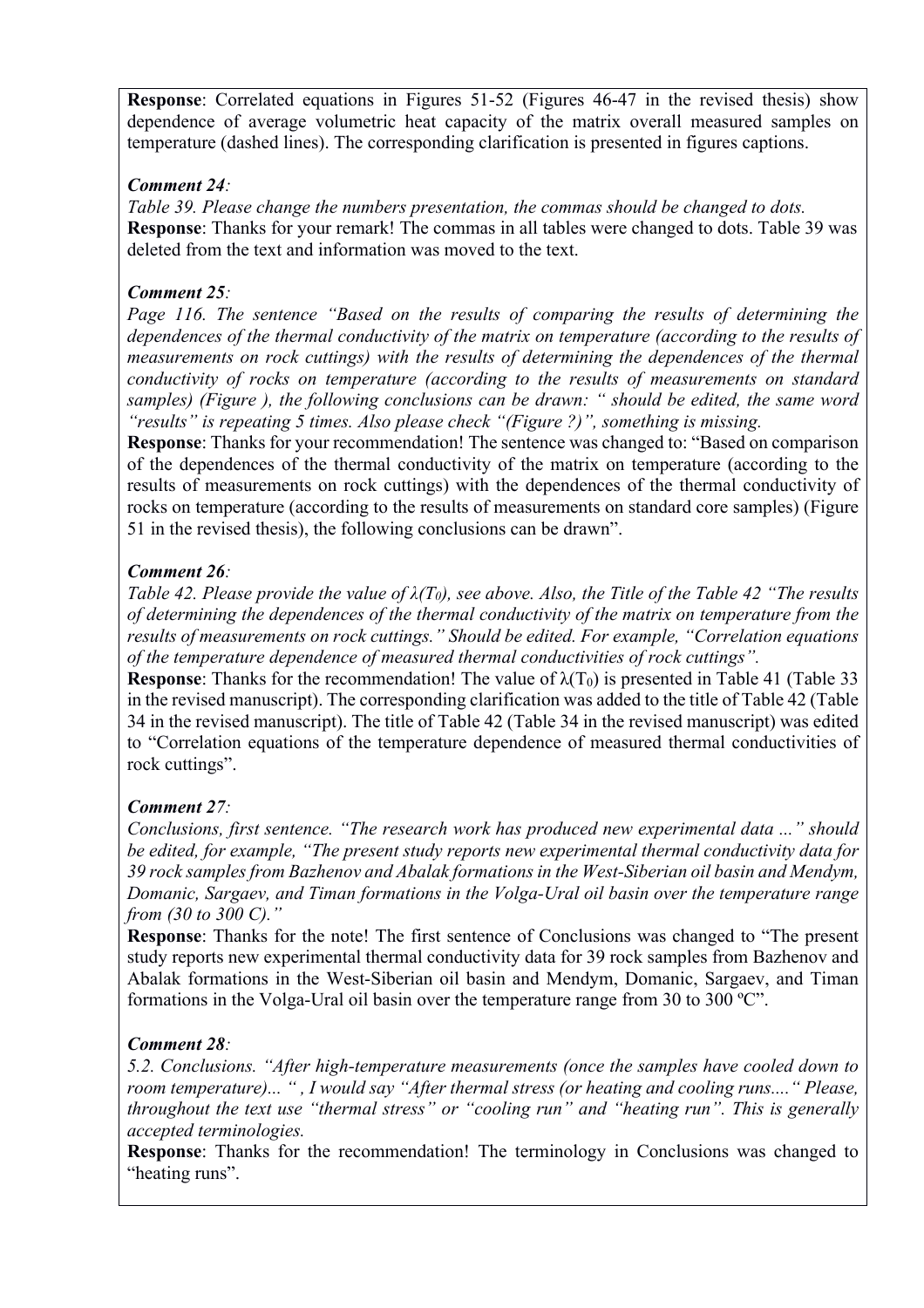### *Comment 29:*

*5.2. Conclusions. "The average percentage of volumetric heat capacity increase for Bazhenov and Abalak formations rocks is 30%." The best way to express the rate of heat capacity changes with temperature is temperature coefficient of heat capacity or temperature coefficient of thermal conductivity defined as*  $\beta_T = \frac{1}{c_p} \left( \frac{\partial c_p}{\partial T} \right) = \left( \frac{\partial \ln c_p}{\partial T} \right)$  *or for thermal conductivity*  $\beta_T = \frac{1}{\lambda} \left( \frac{\partial \lambda}{\partial T} \right) = \left( \frac{\partial \ln \lambda}{\partial T} \right)$ .

**Response:** Thanks for the recommendation! The rate of heat capacity changes was presented at percentage since it is the most understandable way of showing the results of heat capacity changes for organic-rich rocks at elevated temperatures in comparison with other sedimentary rocks. Not all publications on heat capacity of rocks have temperature coefficient of heat capacity and it is not easy to compare with them. However, such parameter can be useful for future work.

### *Comment 30:*

*The subsection "1.4 Outline of the Thesis" should be moved to right before Chapter 1.* **Response**: The subsection "1.4 Outline of the Thesis" was formulated after the review of current problems related to the topic of the thesis, so subsection 1.4 is logically followed after it.

### *Comment 31:*

*I* am recommending to present (graphically or Tables) and discussion of the temperature *dependence of the derived values of thermal diffusivity a(T). This is extremely important for theory and in order to test correctness and consistence of the measured temperature dependency of both thermal conductivity and heat capacity.*

**Response**: Thanks for the suggestion! The temperature dependence of thermal diffusivity will not be correct in this case as thermal conductivity and volumetric heat capacity at elevated temperatures were determined on different rock samples. For correct values of thermal diffusivity at elevated temperatures, it is necessary to provide experiments on the same rock sample (or on rock samples with similar physical properties). This work can be provided in the future with the preparation of a particular set of rock samples.

## *Comment 32:*

*Also, Chapter 2 should be combined with Chapter 1. Too many small subsections in the Thesis.* **Response:** Thanks for the suggestion! Chapter 1 and Chapter 2 provide different information, so the combination of them can be rather misunderstanding. Chapter 1 presents the actuality of the topic in oil&gas industry and current problems related to it. Chapter 2 presents literature review on investigated thermal properties of rocks. To avoid misunderstanding, some subsections were excluded, for example, subsection 1.3 was included in subsection 1.2.

## **Reviewer**: **Dr. Irina Bayuk**

### *Comment 1:*

*Page 19. The authors writes that the thermal conductivity is influenced by different factors including anisotropy. However, anisotropy is also a result (of rock composition and fabric) and not a reason.* 

### **Response:**

Thanks for the note! Anisotropy factor was mentioned to show that it can change during heating. However, it was mentioned in experimental results and to avoid misunderstanding anisotropy was excluded from the factors that influence thermal conductivity in introduction part.

### *Comment 2:*

*It would be helpful to show formulas for calculating the precision and accuracy of thermal conductivity measurements on standard materials (section 3.1.1.3).*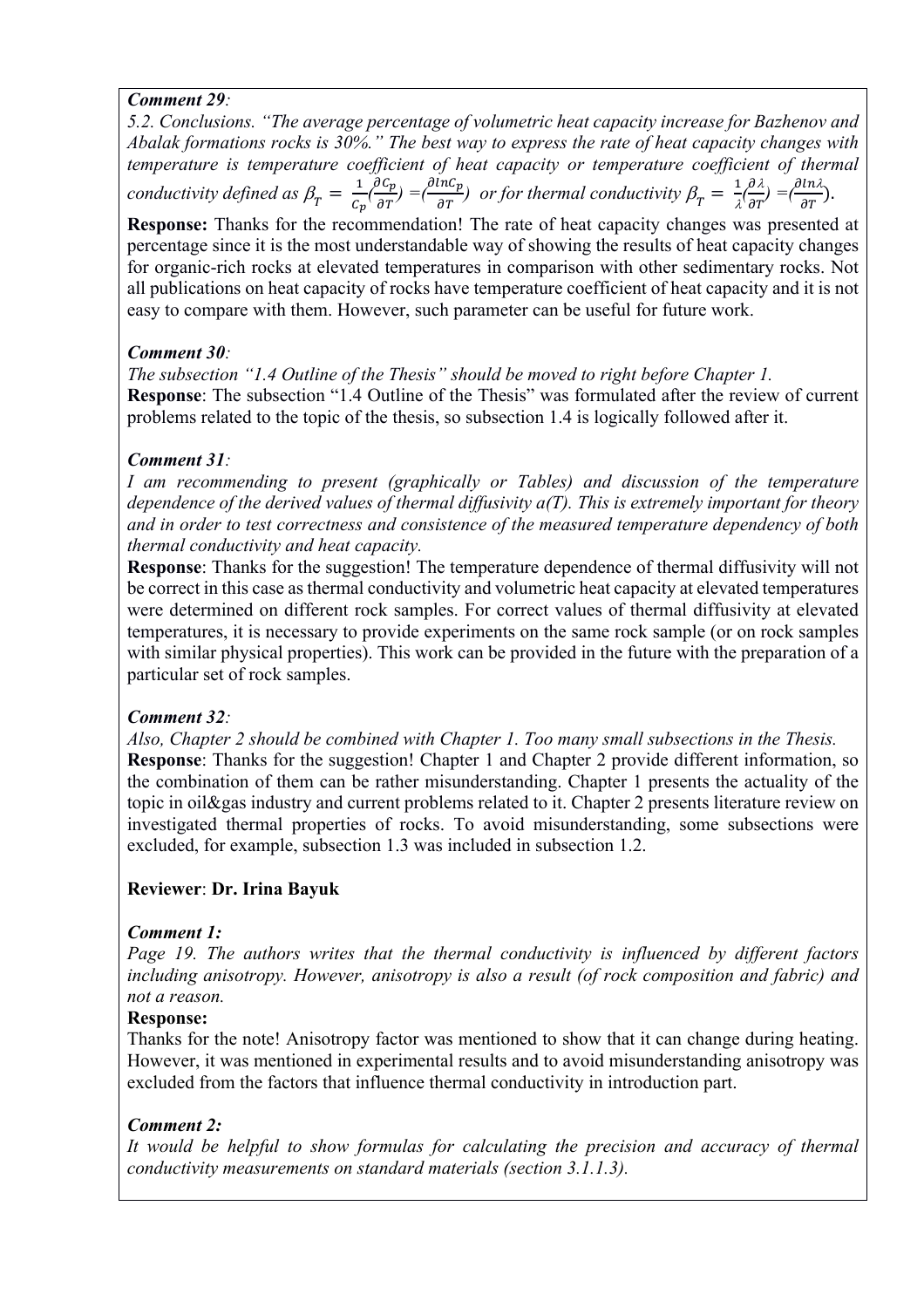#### **Response:**

Thanks for the recommendation! Formulas for calculating the precision and accuracy of thermal conductivity measurements on standard materials were added to section 3.1.1.3.

### *Comment 3:*

*Page 44. I guess that the gradual correcting of thermal conductivity based on the results of optical scanning and divided-bar methods should be described in more details (page 44), step 6 of the algorithm.* 

**Response:** The percent of thermal conductivity decreasing after heating (measured with Thermal Conductivity Scanner) was equally spread at all temperature intervals. The description was added in the text (step 6, section 3.1.2).

### *Comment 4:*

*Page 50. Many different rock-physics approaches can be used to invert the cuttings' thermal conductivity from the thermal conductivity of mixtures, not only the two Licktenecker-based approaches that are commonly used just due to their simplicity. Some of the rock-physics method operate with the aspect ratio of particles (that have a clear physical meaning and could be experimentally estimated) instead of correction factors used in Licktenecker-based formulas.*  **Response:** Thanks for your comment! The Licktenecker-based approaches were used as an example of inverting the cuttings' thermal conductivity from the thermal conductivity of mixtures. The main addition to early observed experiments was measurements of thermal conductivity of rock cuttings at elevated temperatures. However, references to other methods were also added to the text (section 3.2.2).

### *Comment 5:*

*Page 52. The problem of determination of thermal conductivity of cuttings is non-unique since this is an inverse problem. I suggest to analyze a non-uniqueness of the inverted thermal conductivity of cuttings when applying the described procedure. By now, this is a recommendation for future work. However, this should be at least mentioned in the thesis.*

**Response:** Thank you for the recommendation! The fact that determination of thermal conductivity of cuttings is an inverse problem was added to the text (section 3.2.2).

## *Comment 6:*

*Data shown in Figure 15 are not clear. A disagreement with figure description in the text exists.* **Response:** Thanks for your comment! Figure 15 (Figure 10 in the revised thesis) shows curves that relate the average percentage of thermal conductivity decrease (relatively to initial thermal conductivity at room temperature) to temperature for the Bazhenov and Abalak samples in the 30- 300 ºС temperature range. Corresponding changes were added to the figure description in the text and to the figure caption.

### *Comment 7:*

*Is the TOC provided by HAWK pyrolysis given in weight percent? Or this is in the volume percent?*  **Response:** Thank you for the question! TOC provided by HAWK pyrolysis is given in weight percent.

### *Comment 8:*

*Figure 33. Please, clarify blue lines and numbers in the left figures.* 

**Response:** Blue lines and numbers in the left figures 33 (Figures 28 in the revised manuscript) show main axes directions and CLTE values that were provided by the application of ellipse with unknown semiaxes and determination of unknown values by the least square method (the result of solving the optimization problem by the ellipse parameters method). The corresponding explanation was added to the text (section 4.3.3).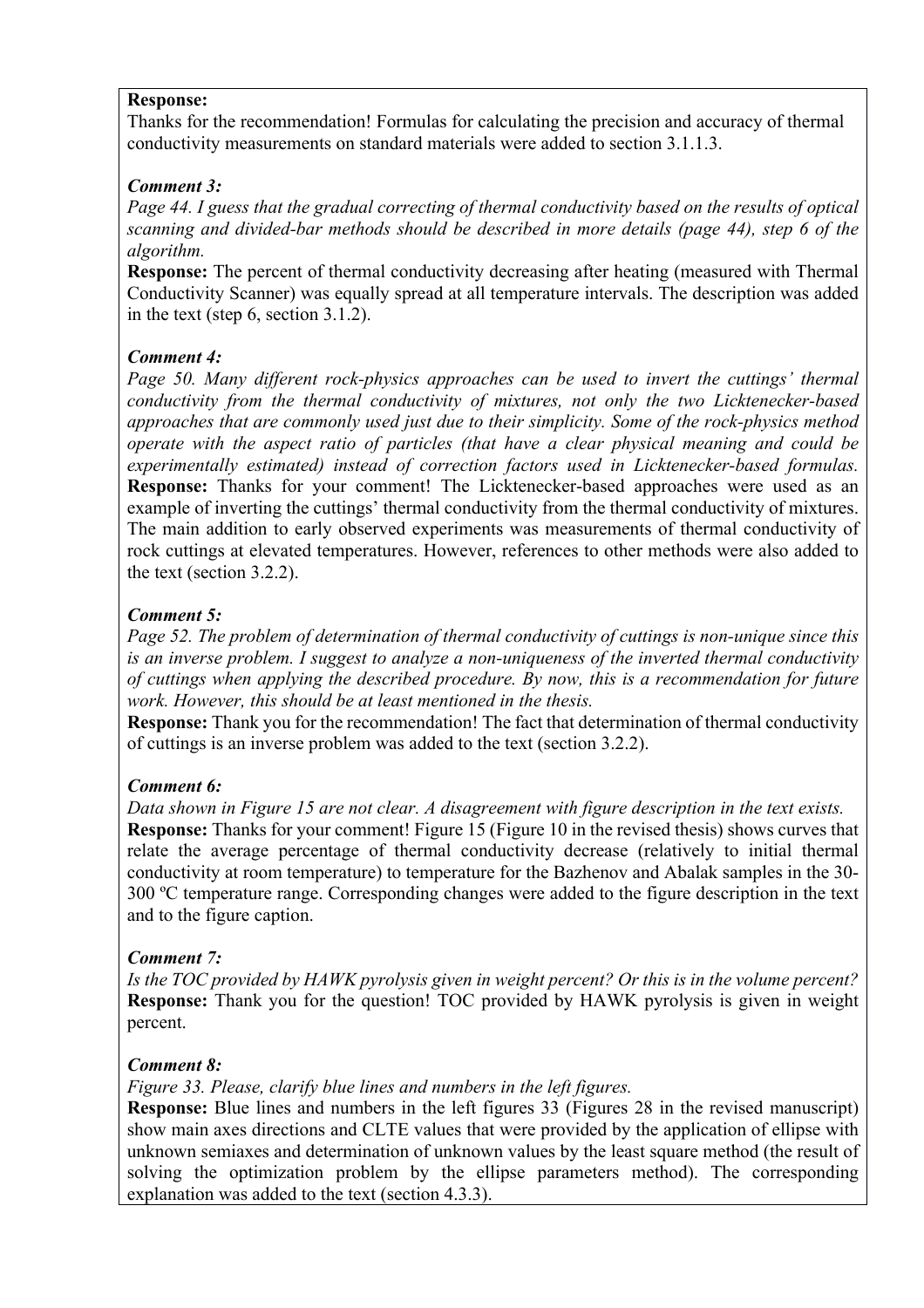#### *Comment 9:*

*In the derived correlation dependences the units for all variables should be given.* **Response:** Thank you for your remark! The units for variables in correlations were added to Figures 29-30 (see the revised thesis).

#### *Comment 10:*

*Figures 40 – 42. Please, indicate the sample direction.* **Response:** Thanks for the note! The sample direction was added to figures captions.

### *Comment 11:*

*Page 116. It would be helpful to discuss the difference in the dependences obtained for the whole rock samples and cuttings prepared from the samples.*

**Response:** The main difference in dependences obtained for the whole rock samples and cuttings is that for the whole rock sample effective thermal conductivity is determined, for cuttings – the thermal conductivity of matrix is determined. So, also rock samples and tablets prepared from rock cuttings have different porosity and degree of fracturing. The corresponding discussion was added to the text (section 4.5).

### **Reviewer: Prof. Sergey Stanchits**

### *Comment 1:*

*The rock in reservoirs exists under elevated temperature and elevated stresses, and DTC-300 instrument is able to apply only a very small compressive load of 7 kPa to the sample, which is not enough to close all the cracks. How significant is the influence of stresses in comparison with the influence of the temperature on the thermal properties of the rock studied in Ph.D. thesis?*

**Response**: Thank you for the question! Nowadays, the problem of simultaneous measurements of thermal conductivity at elevated temperatures and pressures exist and only few devices are suitable for such measurements (for example, Abdulagatova, Z.Z., Abdulagatov, I.M., Emirov, V.N., 2009. Effect of temperature and pressure on the thermal conductivity of sandstone. Int. J. Rock Mech. Min. Sci. 46: 1055–1071). The main problem in the reliability of such experimental results is that it is rather difficult to obtain an appropriate base of metrological standards and tests. In the thesis, the problem of pressure absence and cracks appearance was solved by applying a new measurement methodology that combined Thermal Conductivity Scanner (TCS) and divided-bar technique (DTC-300). Considering that thermal conductivity changes are related to the appearance of cracks after heating the difference between thermal conductivity before and after heating obtained with TCS was included as correction for results (obtained with DTC-300 at elevated temperatures). The correction steps are described in section 3.1.2).

## *Comment 2:*

*I expect some cracking of rock samples to occur during the coring procedure, as well as during the lifting of the core samples from depth to surface. Is it possible to estimate how significant the influence of these artificially created cracks will be on the coefficients of linear thermal expansion and thermal conductivity measured under laboratory conditions?*

**Response**: Thanks for the question! Taking into account my practical experience, the artificial or induced rock micro-fracturing that highly affects both thermal conductivity and linear thermal expansion coefficient is usually observed for layered and heterogeneous rock types. Thus, I see several options to estimate the effect of these cracks on thermal conductivity and linear thermal expansion coefficient. First approach relies on experimental investigations. To estimate the effect of microfractures, we need to conduct several measurements of rock thermal conductivity and thermal conductivity and linear thermal expansion coefficient under increasing loading pressure on a representative core sample. The relative changes in the understudy properties will be an approximate estimate of the micro-cracking effect. I underline the "approximate" since we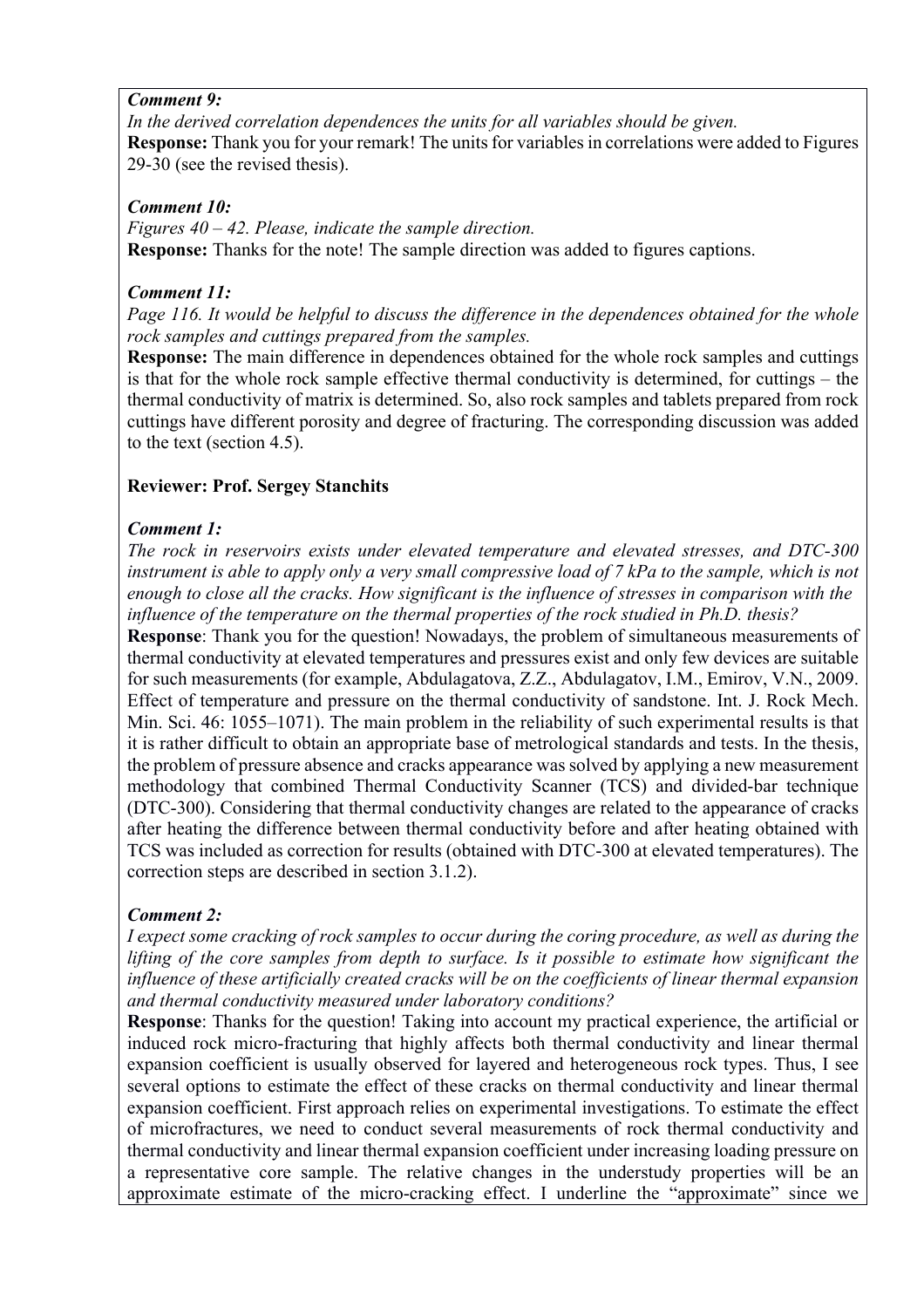understand that pressing core samples does not guarantee that the investigating core sample will have the same structure (that is crucial both for thermal conductivity and linear thermal expansion coefficient) as it was at in situ conditions. The second approach relies on numerical modeling of the process of recovering a core sample, drilling out the core plugs, and the process of core aging.

### *Comment 3:*

*I think it is worth mentioning in the thesis how the results measured under laboratory conditions can be extrapolated to the reservoir conditions?*

**Response:** Thanks for your recommendation! In reservoir conditions, temperature, pressure, and fluid influence the thermal conductivity of rocks. According to previous studies (Abdulagatov, I., Emirov, S., Abdulagatova, Z., Askerov, S., 2006. Effect of pressure and temperature on the thermal conductivity of rocks. *J Chem Eng Data* 51:22–33) pressure increases thermal conductivity values up to 5% for the rocks with low porosity at the pressure of 150 MPa. The rate of pressure increase is less than that of temperature. Therefore, the effect of pressure can be neglected in correction. Insitu temperature of studied samples can be calculated using temperature gradient. Temperature at a certain depth can be formulated as:  $T = T_0 + h \cdot \text{grad}T$ , where T is a temperature at a certain depth,  $T<sub>0</sub>$  is land surface temperature, h is depth, and grad $T$  is geothermal gradient. Using experimental data on thermal conductivity of studied rocks at elevated temperatures it is possible to make corrections for thermal conductivity values for certain depths and in-situ temperatures. Corresponding clarification was added to section 4.2.2.

### *Comment 4:*

*In the "Conclusions" section, I would recommend Anastasia to specify – where can the results of her Ph.D. study be applied in Industry?*

**Response**: Thank you for the remark! The results of this work were used in industrial projects (jointly with Lukoil-Engineering, Rosneft, VNIINeft, Zarubezneft, Gazpromneft, Novatek) on the investigation of thermophysical properties on cores. Experimental data on thermal properties (thermal conductivity, CLTE, VHC) of rocks at elevated temperatures were used for heat flow density determination, basin, and petroleum system modeling. The corresponding clarification was added to the "Conclusions" section.

## **Reviewer: Prof. Alexey Cheremisin**

## *Comment 1:*

*Page 3. "Nowadays, there is a lack of experimental data on thermal properties of organic-rich rocks at elevated temperatures and reliability of results is not provided". "Not provided" does not mean that reliability was not measured. Change: the data is not reliable (with proper references).* **Response:** Thanks for the recommendation! The sentence was changed, proper references are provided in sections 2.1, 2.2, 2.3.

### *Comment 2:*

*Provide full references in Publications*. **Response:** Thank you for the remark! Full references of Publications were added to the text.

### *Comment 3:*

### *Section 2.5. Rephrase the first sentence.*

**Response:** Thanks for the recommendation! The sentence was rephrased to: "As can be seen from the overview of previous publications, careful metrological analysis or measurement quality and levels of uncertainty in the results were provided only in few publications".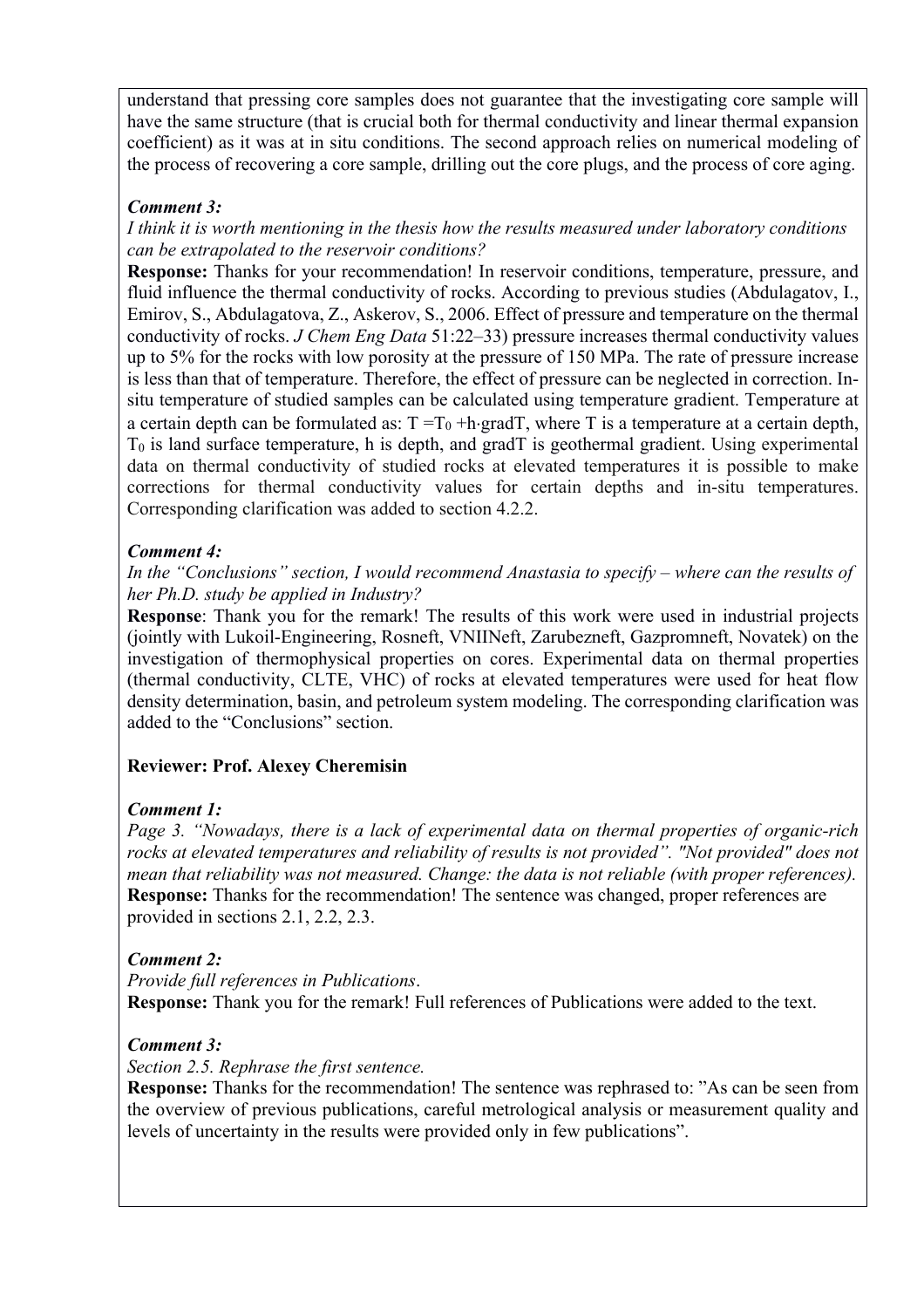### *Comment 4:*

*Section 3.1.1.1. "Thermal conductivity measurements in a temperature range of 30-300 С were carried out with the well-known divided-bar method (Popov et al., 2016b)". Refer to original work + your group.*

**Response:** Thanks for the recommendation! Refer to original work was added to the text.

# *Comment 5:*

*Section 3.1.1.1. "The thermal conductivity measurements are based on the guarded heat flow meter method (Popov et al., 2016b)". If it is ASTM method? Why you refer to Prof. Popov group?* **Response:** Thanks for your note! The reference to Prof. Popov's group was added because of the detailed explanation of this method in this reference. To avoid misunderstanding, only reference to ASTM method was left in the text.

# *Comment 5:*

*Section 3.1.1.3. Why you decided to measure accuracy of DTC based on TCS? Why TCS is measuring "true" thermal conductivity vs DTC? Provide accuracy of both devices.*

**Response:** Thanks for your remark! Accuracy of DTC-300 instrument measurements was calculated with certified reference standards (NIST and literature references, see Table 4 in the revised manuscript). The accuracy of TCS was provided in section 3.1.2. All changes were added to the text and Table 4.

# *Comment 6:*

*Table 4. Are you sure that you calculate accuracy (systematic error)? What is precision?* **Response:** Thanks for the question! To avoid misunderstanding, formulas of accuracy and precision were added to section 3.1.1.2.

# *Comment 7:*

*Figure 2. Why precision depends on temperature? How did you measure true values for glass, marble and etc.?* 

**Response:** Thanks for your question! For precision calculations it is necessary to know root mean square deviation, number of measurements, averaged measured value, and Student's coefficient (see the formula for precision in section 3.1.1.2). So, precision for DTC-300 measurements was calculated by several thermal conductivity measurements on standard reference samples at all studied temperature points (30-300 °C). Certified values are necessary only for accuracy calculation. Accuracy was estimated at room temperature; certified values were taken from NIST and literature references (see Table 4).

# *Comment 8:*

*Figure 9. How you can prove that TCS measurements are "true" values? Different rock thickness or flatness?*

**Response:** Thanks for your question! TCS measurements are more accurate than measurements on DTC-300 (see section 3.1.2), that's why for correction influence of rock's flatness on thermal conductivity values, TCS measurements were used. To avoid misunderstanding, the terminology "rock thickness" was changed to "rock flatness".

## *Comment 9:*

*Figure 10. Did you make corrections in Thermal Conductivity for the sample D during measurements at DTC-300?*

**Response:** Thanks for your question! The correction in thermal conductivity values were made during measurements at DTC-300 instrument (see formula 5) if diameter of measured rock sample was less than 50 mm (for example, in case of measurements on tablets with rock cuttings).